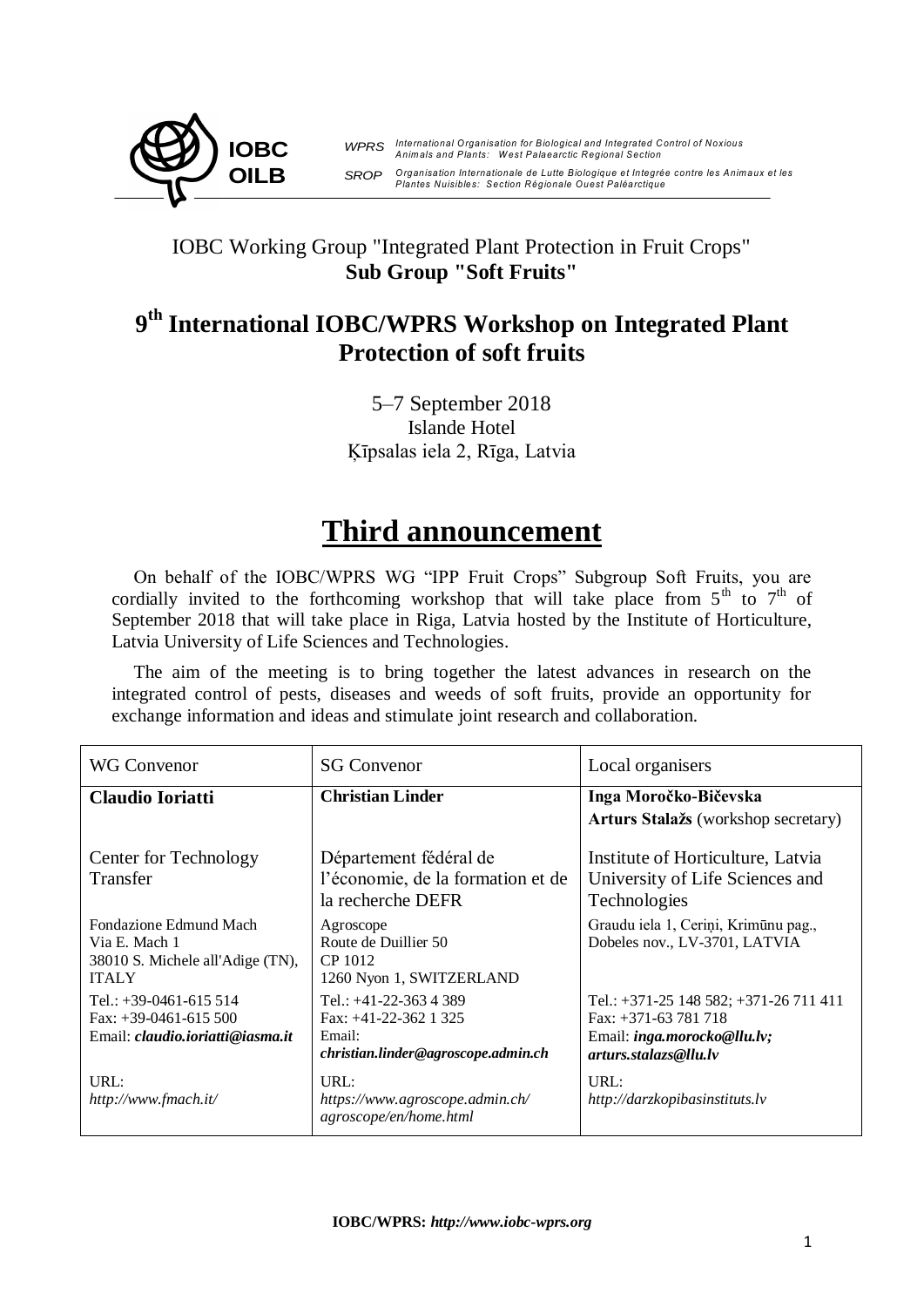# **Scientific committee**

Arturs Stalažs (Institute of Horticulture, Local organiser, Latvia) Christian Linder (Agroscope Changins, Sub Group Convenor, Switzerland) Daniele Prodorutti (Fondazione Edmund Mach, Italy) Inga Moročko-Bičevska (Institute of Horticulture, Local organizer, Latvia) Līga Jankevica (University of Latvia) Vincent Michel (Agroscope Conthey, Switzerland)

# **Proposed topics**

- $\triangleright$  Biology of pests and diseases
- $\triangleright$  Diagnostic tools for pests and diseases
- $\triangleright$  Monitoring and forecasting of pests and diseases
- $\triangleright$  Plant resistance and cultivars suitable for integrated and organic farming
- $\triangleright$  Post-harvest and storage diseases
- $\triangleright$  Certification and health of propagation stock
- Management of diseases, pests and weeds (biocontrol, chemical, alternative, physical, sanitation)
- $\triangleright$  Practical implementation of IPM in soft fruits

# **Programme and time schedule**

# *Tuesday, 4 September 2018*

Arrival and accommodation in the hotel

# *Wednesday, 5 September 2018*

| $9:00 - 9:30$    | <b>Registration</b>                                                                                                                                                    |  |  |
|------------------|------------------------------------------------------------------------------------------------------------------------------------------------------------------------|--|--|
| $9:30 - 10:00$   | <b>Opening and introductory presentations</b>                                                                                                                          |  |  |
|                  | Christian Linder & Claudio Ioriatti (IOBC)<br>Inese Ebele (Director of Institute of Horticulture, Latvia)                                                              |  |  |
| <b>Session 1</b> | <b>Parasitoids in IPP of soft fruits</b><br>Session leaders: Christian Linder & Marc Kenis                                                                             |  |  |
|                  | Invited lecture                                                                                                                                                        |  |  |
| $10:00 - 10:30$  | <b>Marc Kenis</b>                                                                                                                                                      |  |  |
|                  | How close are we from a release of Asian parasitoids against <i>Drosophila suzukii</i> in<br>Europe?                                                                   |  |  |
|                  | Oral presentations                                                                                                                                                     |  |  |
| $10:30 - 10:50$  | Nasim Amiresmaeili, Jörg Romeis, Jana Collatz<br>O <sub>1.1</sub><br>Cold tolerance of <i>Trichopria drosophilae</i> , a natural enemy of <i>Drosophila</i><br>suzukii |  |  |
| $10:50 - 11:10$  | Coffee brake                                                                                                                                                           |  |  |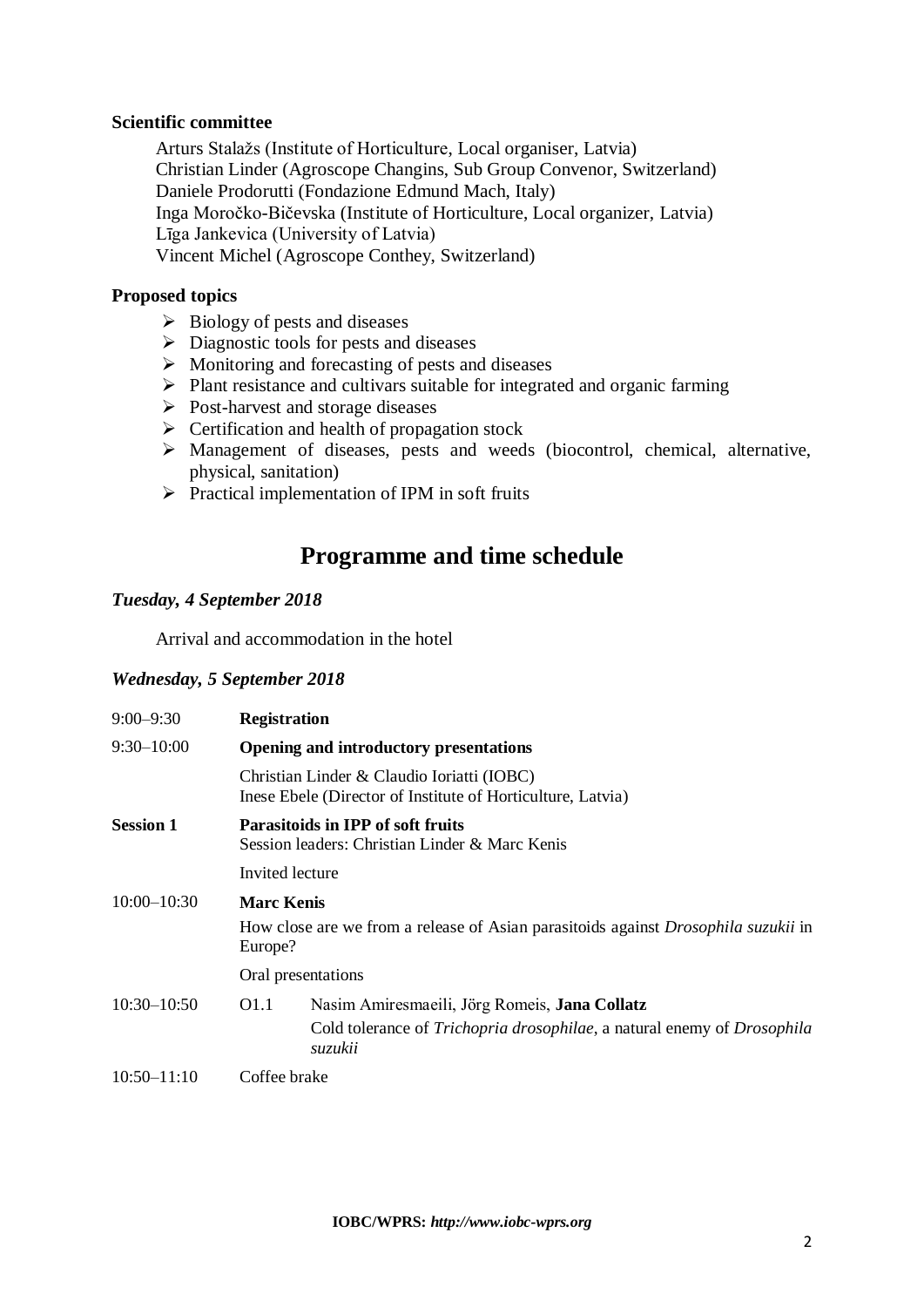| $11:10 - 11:30$                                             | O1.2                                                                                                              | Sarah Wolf, Svetlana Boycheva, Jörg Romeis, Jana Collatz<br>Multitrophic interactions of <i>Dosophila suzukii</i> , wild fruits and a native<br>pupal parasitoid |
|-------------------------------------------------------------|-------------------------------------------------------------------------------------------------------------------|------------------------------------------------------------------------------------------------------------------------------------------------------------------|
| 11:30-11:50                                                 | O1.3                                                                                                              | Estelle Postic, Caroline Granado, Yannick Outreman,<br>Anne Le Ralec                                                                                             |
|                                                             |                                                                                                                   | Unravelling trophic webs between aphids and parasitoids in strawberry<br>greenhouses to improve a biological control program                                     |
| $11:50 - 12:10$                                             | O1.4                                                                                                              | Marco Valerio Rossi Stacconi, Alberto Grassi, Gianfranco Anfora,<br><b>Claudio Ioriatti</b>                                                                      |
|                                                             |                                                                                                                   | Biological control of <i>Drosophila suzukii</i> by means of the pupal<br>parasitoid Trichopria drosophilae: field and semifield experiences                      |
| $12:10-13:10$                                               | Lunch                                                                                                             |                                                                                                                                                                  |
| <b>Session 2</b>                                            |                                                                                                                   | Pests and their biology<br>Session leaders: Claudio Ioriatti & Arturs Stalažs                                                                                    |
| $13:10 - 13:30$                                             | O <sub>2.1</sub>                                                                                                  | Christa Lethmayer, Matthias Wernicke, Sylvia Blümel                                                                                                              |
|                                                             |                                                                                                                   | Investigations of potential oviposition deterrents for <i>Drosophila suzukii</i>                                                                                 |
| 13:30-13:50                                                 | O <sub>2.2</sub>                                                                                                  | <b>Camille Minguely, Catherine Baroffio, Lindsey Norgrove,</b><br>Christoph Kopp                                                                                 |
|                                                             |                                                                                                                   | Distribution of the eriophyoid mite species <i>Phyllocoptes gracilis</i> (Acari:<br>Eriophyidae) on European raspberries (Rubus idaeus) in Switzerland           |
| $13:50 - 14:10$                                             | O <sub>2.3</sub>                                                                                                  | Arturs Stalažs, Maksims Balalaikins                                                                                                                              |
|                                                             |                                                                                                                   | Overview of seabuckthorn fruit fly (Rhagoletis batava) in Latvia and<br>Europe                                                                                   |
| $14:10 - 14:30$                                             | O <sub>2.4</sub>                                                                                                  | Aurore D. C. Panel, Laura Zeeman, Bart J. van der Sluis, Peter van Elk,<br>Bart A. Pannebakker, Bregje Wertheim, Herman H. M. Helsen                             |
|                                                             |                                                                                                                   | Overwintered Drosophila suzukii are the main source for infestations of<br>the first fruit crops of the season                                                   |
| Poster session & Coffee brake<br>(posters of Session 1 & 2) |                                                                                                                   |                                                                                                                                                                  |
| 14:30-15:00                                                 | P1.1                                                                                                              | Isa Lindqvist, Anne Lemmetty, Satu Latvala                                                                                                                       |
|                                                             |                                                                                                                   | The common flower bug ( <i>Anthocoris nemorum</i> ) — a potential biological<br>control agent for apple orchards in Finland                                      |
|                                                             | P1.2                                                                                                              | Małgorzata Tartanus, Eligio Malusá, Witold Danelski                                                                                                              |
|                                                             |                                                                                                                   | Monitoring of fruit pests in organic soft fruits plantations and testing of<br>biocontrol agents                                                                 |
|                                                             | P2.1                                                                                                              | <b>Arturs Stalažs</b>                                                                                                                                            |
|                                                             |                                                                                                                   | Glischrochilus beetles as pests of raspberry and strawberry fruits                                                                                               |
| <b>Session 3</b>                                            | <b>Guidelines for Integrated Production of soft fruits</b><br>Session leaders: Carlo Malavolta & Aude Alaphilippe |                                                                                                                                                                  |
| 15:00-17:00                                                 | Christian Linder, Carlo Malavolta, Aude Alaphilippe<br>Update of the IOBC IP Guidelines for soft fruits           |                                                                                                                                                                  |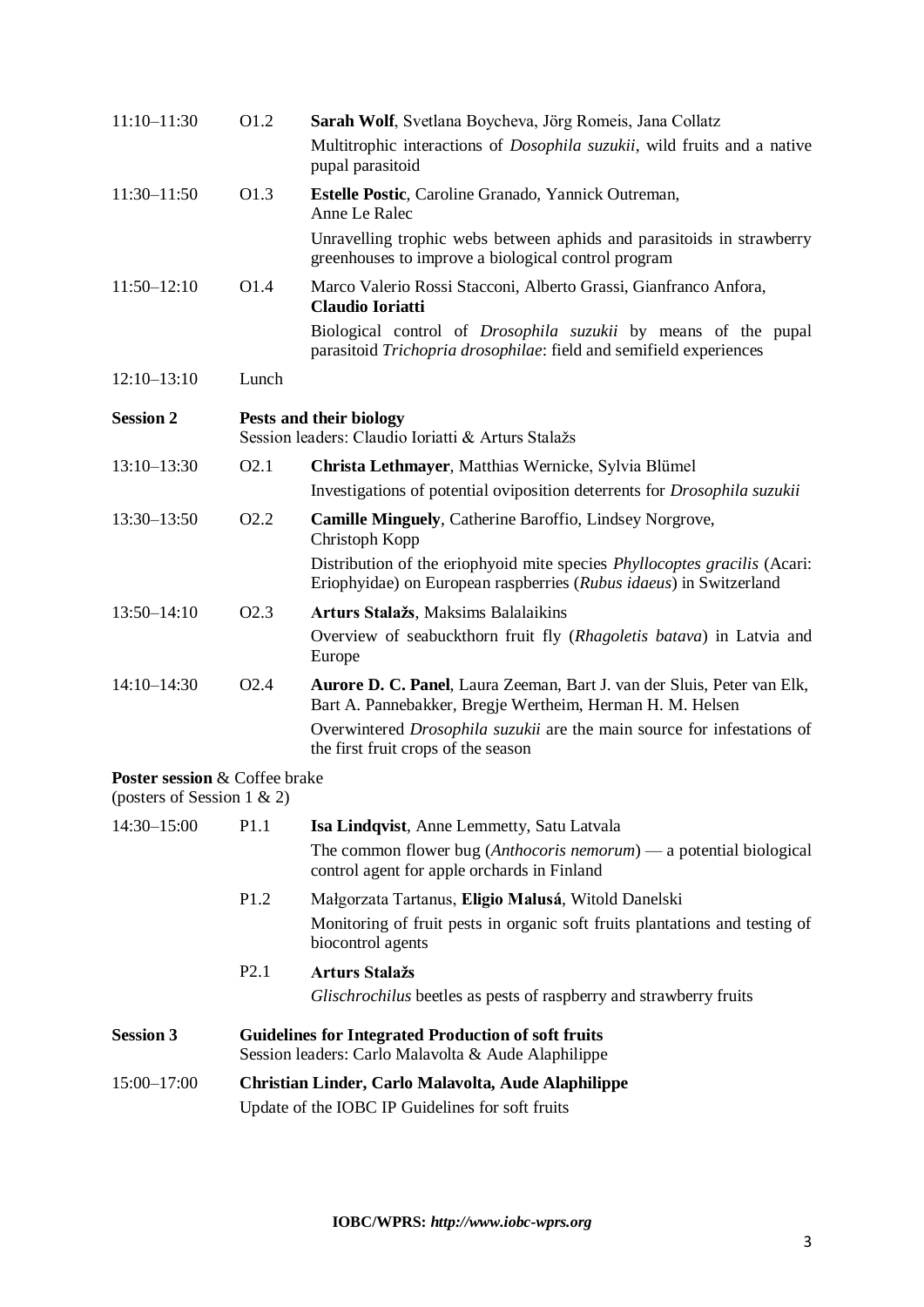# *Thursday, 6 September 2018*

| $9:00 - 9:30$    | <b>Registration</b>                                                                              |                                                                                                                                                                             |  |
|------------------|--------------------------------------------------------------------------------------------------|-----------------------------------------------------------------------------------------------------------------------------------------------------------------------------|--|
| <b>Session 4</b> | Diseases and pathogens of soft fruits<br>Session leaders: Vincent Michel & Inga Moročko-Bičevska |                                                                                                                                                                             |  |
| $9:30 - 9:50$    | O <sub>4.1</sub>                                                                                 | Vincent Michel, Christian Wohler, Max Kopp, Hagen Thoss, Michael<br>Mannale, Marilena Palmisano                                                                             |  |
|                  |                                                                                                  | Fungicide resistance of <i>Botrytis cinerea</i> : first results from Switzerland                                                                                            |  |
| $9:50 - 10:10$   | O <sub>4.2</sub>                                                                                 | Brankica Tanović, Jovana Hrustić, Milica Mihajlović                                                                                                                         |  |
|                  |                                                                                                  | Pathogens associated with strawberry crown and root rot                                                                                                                     |  |
| $10:10 - 10:30$  | O <sub>4.3</sub>                                                                                 | Inga Moročko-Bičevska, Olga Sokolova, Kristīne Vēvere, Māris Jundzis,<br>Jamshid Fatehi                                                                                     |  |
|                  |                                                                                                  | Fungal pathogens associated with cankers and decline of seabuckthorn                                                                                                        |  |
| $10:30 - 10:50$  | O4.4                                                                                             | Arne Stensvand, Aruppillai Suthaparan, Belachew Asalf, Rodrigo<br>Onofre, Pål From, Natalia Peres, William Turechek, Andrew Bierman,<br>Mark Rea, David Gadoury             |  |
|                  |                                                                                                  | Non-chemical control of powdery mildew in strawberry                                                                                                                        |  |
| $10:50 - 11:10$  |                                                                                                  | Coffee brake                                                                                                                                                                |  |
| $11:10 - 11:30$  | O <sub>4.5</sub>                                                                                 | <b>Vincent Michel</b>                                                                                                                                                       |  |
|                  |                                                                                                  | Phytophthora cactorum disseminated by irrigation in substrate grown<br>strawberries                                                                                         |  |
| <b>Session 5</b> |                                                                                                  | <b>IPP</b> strategies in soft fruits<br>Session leaders: Arne Stensvand & Brankica Tanovič                                                                                  |  |
| $11:30 - 11:50$  | O <sub>5.1</sub>                                                                                 | Peter Melis, Marieke Vervoort, Tom Van Delm                                                                                                                                 |  |
|                  |                                                                                                  | Autonomous control of powdery mildew as part of IPM strategy in<br>strawberry                                                                                               |  |
| $11:50 - 12:10$  | O <sub>5.2</sub>                                                                                 | Daniele Prodorutti, Davide Profaizer, Gianpiero Ganarin, Sandro Conci,<br>Tommaso Pantezzi, Gino Angeli                                                                     |  |
|                  |                                                                                                  | Experimental trials to control strawberry powdery mildew in Italy                                                                                                           |  |
| $12:10-13:10$    | Lunch                                                                                            |                                                                                                                                                                             |  |
| $13:10 - 13:30$  | O <sub>5.3</sub>                                                                                 | Michelle T. Fountain, Chantelle Jay, David Hall, Dudley Farman                                                                                                              |  |
|                  |                                                                                                  | Push-Pull with synthetic attractants and repellents for control of fruit pests                                                                                              |  |
| $13:30 - 13:50$  | O5.4                                                                                             | Bianca Boehnke, Kirsten Köppler, Clemens Augel, Alexandra Wichura,<br>Julian Lindstaedt, Jan-Henrik Wiebusch, Adrian Engel, Silke Benz,<br>Heidrun Vogt                     |  |
|                  |                                                                                                  | Demonstration project "Exclusion netting for managing spotted wing<br>drosophila in fruit crops" - Results 2017                                                             |  |
| $13:50 - 14:10$  | O <sub>5.5</sub>                                                                                 | Vincent Van Kerckvoorde, Rik Clymans, Eva Bangels, Ammar<br>Alhmedi, Tom Thys, Madelena De Ro, Jochem Bonte, Hans Casteels,<br>Patrick De Clercq, Dany Bylemans, Tim Belien |  |
|                  |                                                                                                  | Comparison of additives to enhance chemical control of Drosophila<br>suzukii                                                                                                |  |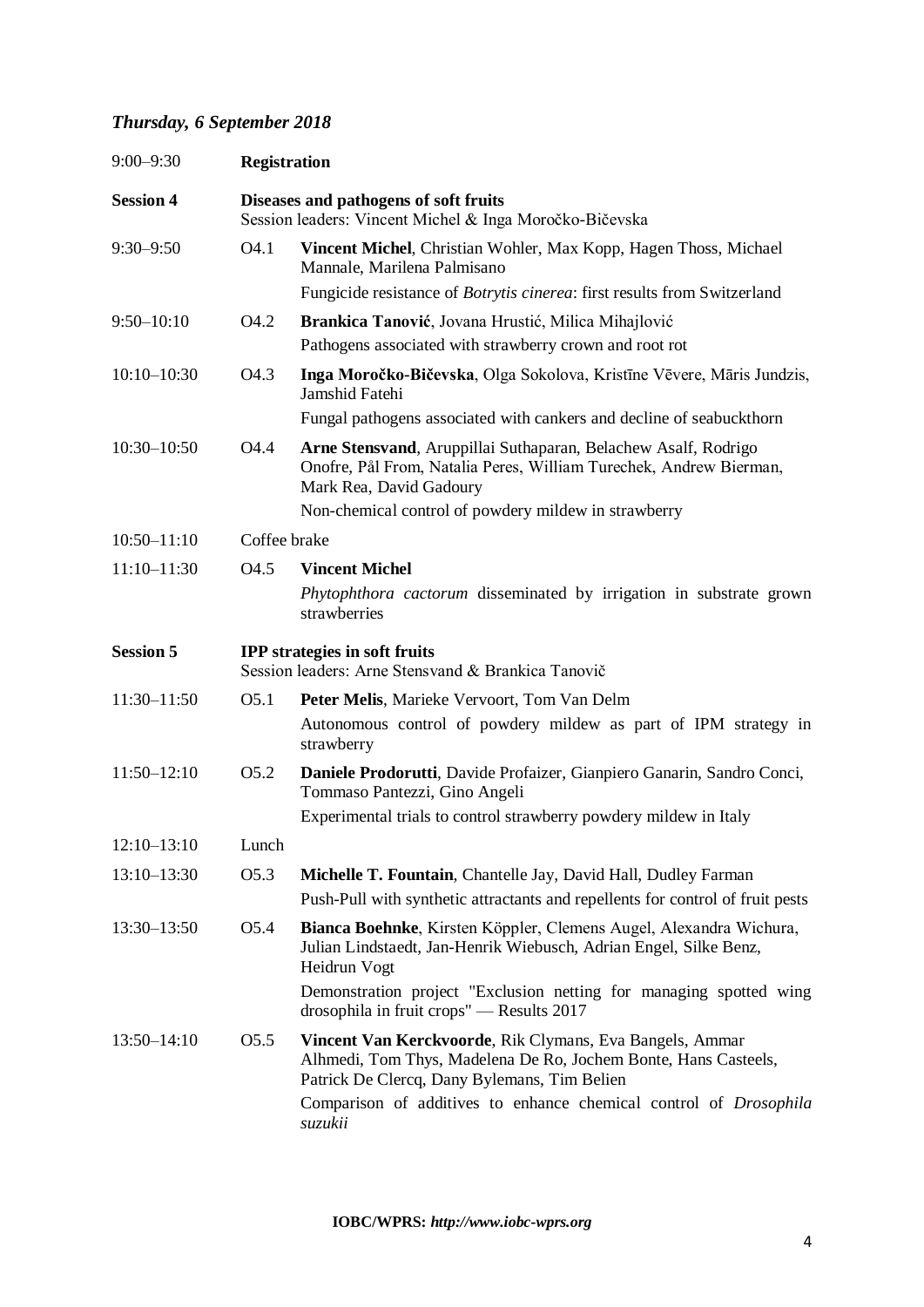| 14:10-14:30     | O <sub>5.6</sub> | <b>Simon Foster</b>                                                                                                                                 |
|-----------------|------------------|-----------------------------------------------------------------------------------------------------------------------------------------------------|
|                 |                  | Using Biobest Flying Doctors for targeted application of biopesticides                                                                              |
| $14:30 - 14:50$ | O <sub>5.7</sub> | Eligio Malusá, Małgorzata Tartanus, Cezary Tkaczuk, Loredana Canfora,<br>Flavia Pinzari                                                             |
|                 |                  | Protection of organic strawberry plantations from <i>Melolontha</i> spp. through<br>an integrated approach: results from four-year trials in Poland |

### **Poster session** & Coffee brake

(posters of Session  $4 \& 5$ )

| 14:50-16:30              | P4.1             | Katherine A. G. Nielsen, Gunn Mari Strømeng, Magne Nordang Skårn,<br>Kari Ørstad, Arne Stensvand, May Bente Brurberg                                                                    |
|--------------------------|------------------|-----------------------------------------------------------------------------------------------------------------------------------------------------------------------------------------|
|                          |                  | Resistance to fenhexamid, boscalid and pyraclostrobin in <i>Botrytis</i> spp. in<br>Norwegian strawberry fields                                                                         |
|                          | P <sub>5.1</sub> | Mila Grahovac, Vera Stojšin, Mladen Petreš, Brankica Tanović,<br>Ferenc Bagi, Dragana Budakov                                                                                           |
|                          |                  | Efficacy of <i>Bacillus subtilis</i> (strain BS10) in control of <i>Botrytis cinerea</i> in<br>strawberry                                                                               |
|                          | P <sub>5.2</sub> | Fabio Kuonen, Mélanie Dorsaz, Camille Minguely, Catherine Baroffio                                                                                                                      |
|                          |                  | Swiss IPM strategies against <i>Drosophila suzukii</i> (Diptera: Drosophilidae).<br>Part I                                                                                              |
|                          | P <sub>5.3</sub> | Fabio Kuonen, Mélanie Dorsaz, Camille Minguely, Catherine Baroffio                                                                                                                      |
|                          |                  | Swiss IPM strategies against Drosophila suzukii (Diptera: Drosophilidae).<br>Part II                                                                                                    |
|                          | P <sub>5.4</sub> | Pauliina Palonen, Anni Pinomaa, Tero Tommila                                                                                                                                            |
|                          |                  | Effect of high tunnel on raspberry yield and berry quality                                                                                                                              |
|                          | P <sub>5.5</sub> | Sandra Minova, Zane Metla, Līga Jankevica                                                                                                                                               |
|                          |                  | Impact of coniferous trees bark extract formulations on growth of phyto-<br>pathogenic fungi Botrytis cinerea and Colletotrichum acutatum on straw-<br>berry leaves                     |
|                          | P <sub>5.6</sub> | Darinka Koron                                                                                                                                                                           |
|                          |                  | Weed control in Slovenian integrated and organic strawberry production                                                                                                                  |
|                          | P <sub>5.6</sub> | Sarmīte Strautiņa, Valda Laugale, Ieva Kalniņa, Anita Osvalde,<br>Dace Silina                                                                                                           |
|                          |                  | Project: Evaluation of small fruit cultivars perspective for integrated pro-<br>duction in different regions of Latvia and development and improvement<br>of their growing technologies |
| 18:00-22:00              |                  | Social dinner                                                                                                                                                                           |
| Friday, 7 September 2018 |                  |                                                                                                                                                                                         |

8:00–<19:00 Technical tour to seabuckthorn and cranberry growing farms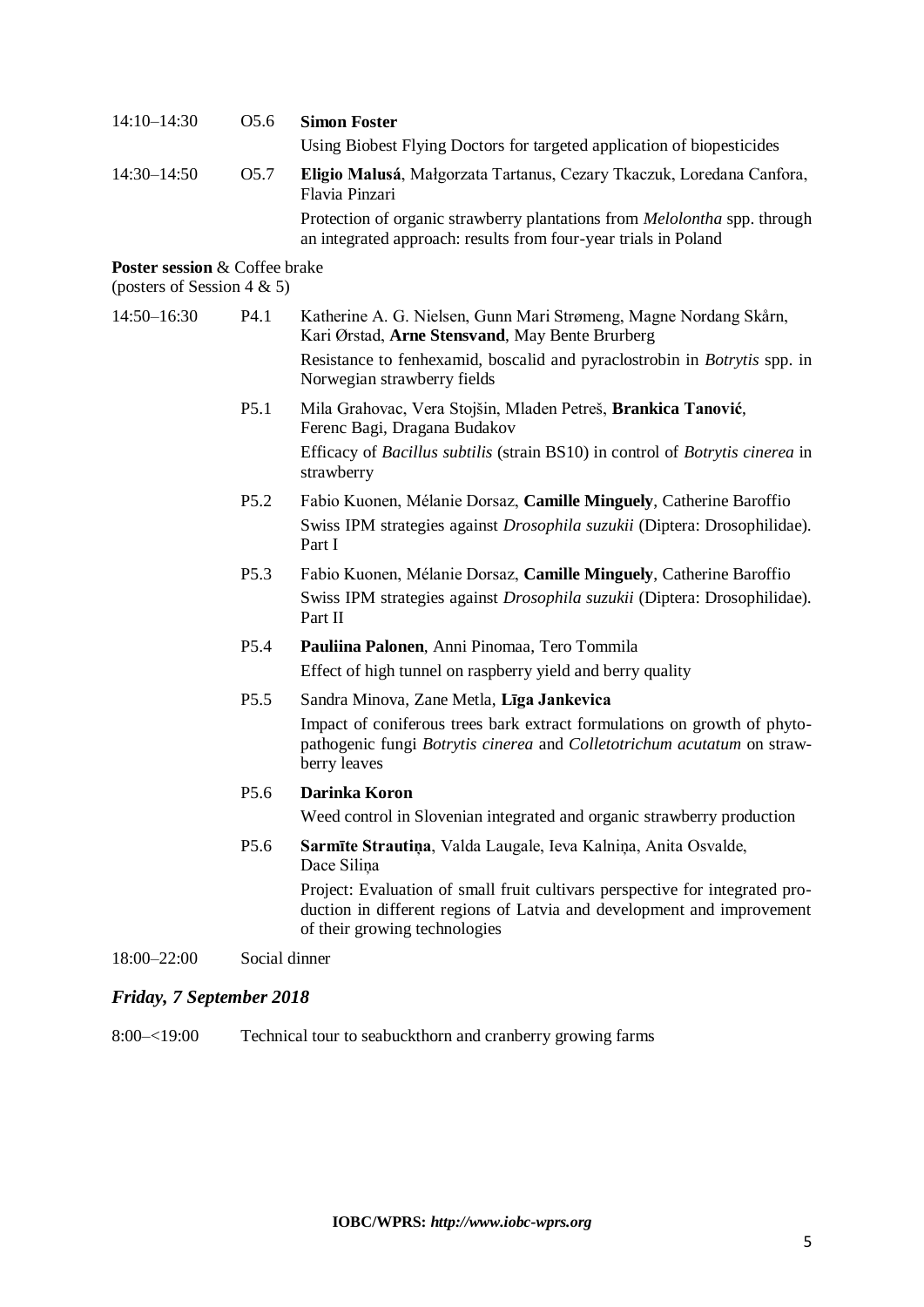# **Further information**

### **Technical information for presentations and publication**

The time limit of oral presentations is 20 minutes (including 5 minutes for discussion).

PC/Laptop and data projector will be provided for presentations in the conference room. Technical assistance will be provided.

Please prepare your **poster** no larger than A0 size (841 mm width  $\times$  1189 mm height). The surface where the poster could be hung in the conference room will be marked with a "P" and a number. We ask poster presenters to find their name followed by this index (e. g. **P/1**) in the programme.

The authors of accepted abstracts will be expected to prepare and submit online a full manuscript or a two-page extended abstract. After editing, the manuscripts or extended abstracts will be published in an IOBC- WPRS Bulletin. Instructions to authors for the Bulletin manuscripts are available on the IOBC-WPRS website at *[http://www.iobc](http://www.iobc-wprs.org/pub/instruction_authors.html)[wprs.org/pub/instruction\\_authors.html](http://www.iobc-wprs.org/pub/instruction_authors.html)*.

Please send your manuscripts to *christian.linder@agroscope.admin.ch*. The deadline for submission of manuscripts is  $1<sup>st</sup>$  December 2018.

### **Official language**

English is the official language of the workshop.

#### **Venue**

The event will be held at Islande Hotel, Riga city, Latvia. Address: Islande Hotel, Ķīpsalas iela 2, Rīga (Hotel home page: *[http://www.islandehotel.lv](http://www.islandehotel.lv/)*)

### **Accommodation**

Participants who did not reserved their accommodation at Islande Hotel until the deadline (4 August 2018), can find a various level hotels are available in the vicinity of conference venue and Riga City that can be checked at *[https://www.booking.com.](https://www.booking.com/)*

#### **Travel**

**By bus** for European participants — International Bus Station is situated in Riga centre, and is close to many hotels which can be reached by walking or by public transport, if hotels not close to city centre.

**By airplane** — Riga International Airport is situated 13 km from centre of Riga city. Website of the airport: *<http://www.riga-airport.com/en/main/main>*.

**Travel from Airport to centre of Riga city** — for travelling from airport to Riga regular public bus traffic (city bus line number 22), several private bus lines and taxi services are available. For use of city transport lines, the special tickets should be obtained at news-stalls situated in airport building. City transport tickets are available for particular number of drives, and, when you are inside transport, for each drive activation of ticket is necessary. There is also possibility to buy (by cash) the ticket at bus driver, but then ticket price is higher. More information on city transport lines is available at *Rīgas Satiksme* website *<https://www.rigassatiksme.lv/en/>*.